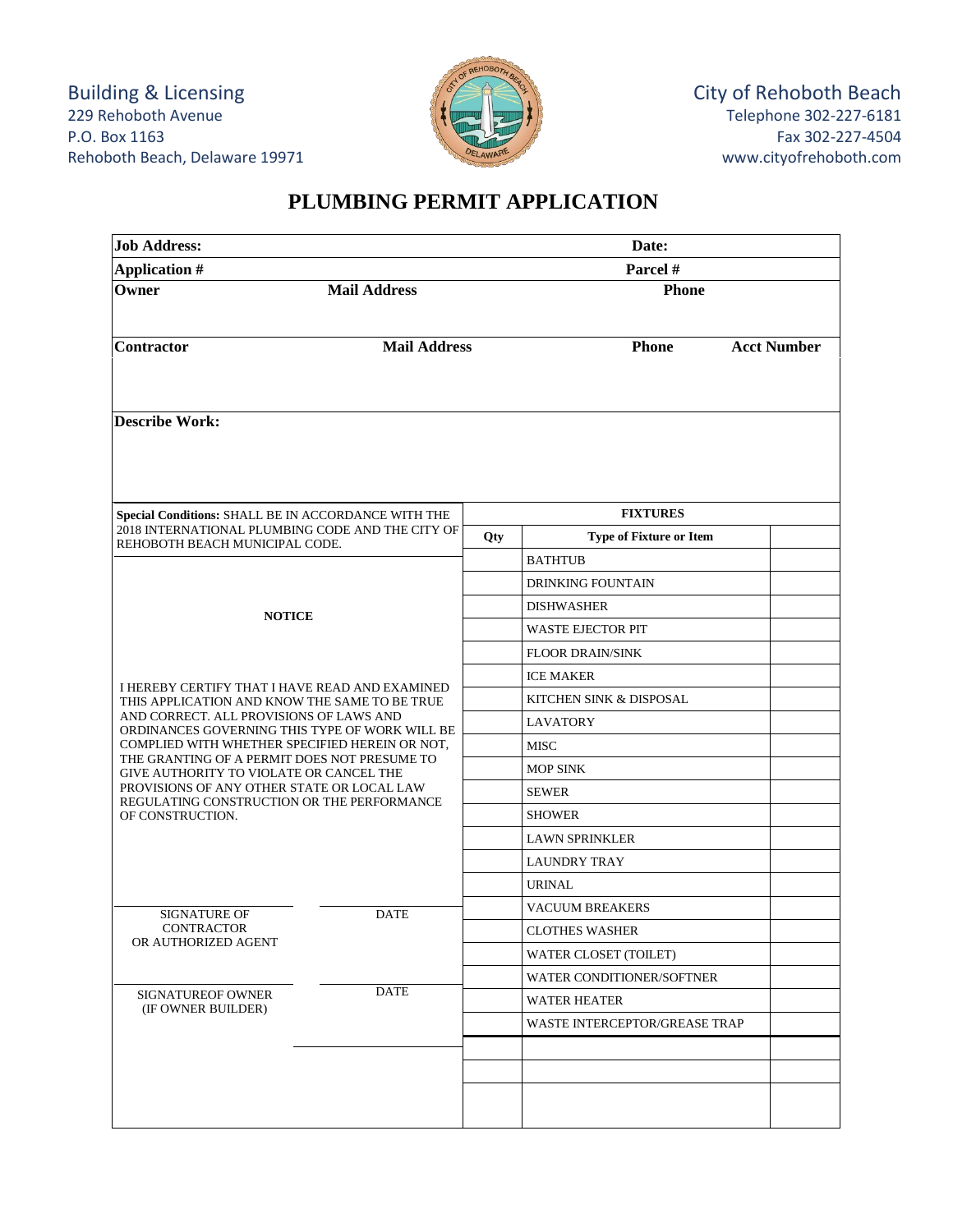Building & Licensing **EXECUTE:**  $\frac{1}{2}$  **City of Rehoboth Beach** 229 Rehoboth Avenue Telephone 302‐227‐6181 P.O. Box 1163 Fax 302‐227‐4504 Rehoboth Beach, Delaware 19971 *DELAWARE DELAWARE WALLER MAGE* **WWW.cityofrehoboth.com** 



## **PLUMBERS' BOND**

## KNOW ALL MEN BY THESE PRESENTS:

| <b>THAT</b>  |                   |
|--------------|-------------------|
| $\mathbf{O}$ | as Principal, and |
|              |                   |

as surety, are held and firmly bound unto the Commissioners of Rehoboth Beach, a Municipal Corporation of the State of Delaware, in the sum of Two Thousand Dollars (\$2,000.00) current money of the United States of America, to be paid to the said Commissioners of Rehoboth Beach its successors or assigns, to which payment will and truly to be made we do bind ourselves, our heirs, executors, administrators, successors and assigns, as the case may be, jointly and severally for and in the whole, firmly by these presents.

SEALED with our seals and dated this day of the sealing of the sealing of the sealing of the sealing of the sealing of the sealing of  $\sim$ In the year of our Lord, Two Thousand and  $\qquad \qquad$ .

WHEREAS, the above-named Principal is duly registered and qualified Master Plumber authorized to engage in or carry on the trade or occupation of plumbing or house drainage, as a Master Plumber, within the Corporate Limits of the City of Rehoboth Beach, Sussex County, Delaware, for and during the remainder of the Calendar year after the date hereof as a licensee under and pursuant to the Plumbing and Sanitary Code of the said City, as amended, therefore, the conditions of the forgoing obligation are such that if the said Principal shall indemnify and save harmless said the Commissioners of Rehoboth Beach of and from all damage of loss incurred by said, The Commissioners of Rehoboth Beach growing out of or in any way connected with the negligence of said Principal incident to the prosecution of work done under and by virtue of the authority contained in said license, and for any costs and expenses incurred by the said The Commissioners of Rehoboth Beach in repairing, replacing or restoring any street or pavement or any opening or excavation made by the said Principal to a safe and workmanlike condition;

AND FURTHER, if said principal will keep and maintain such street or pavement at the place where such work shall have been done in a safe and passable condition for a period of three (3) months next after the completion of the work;